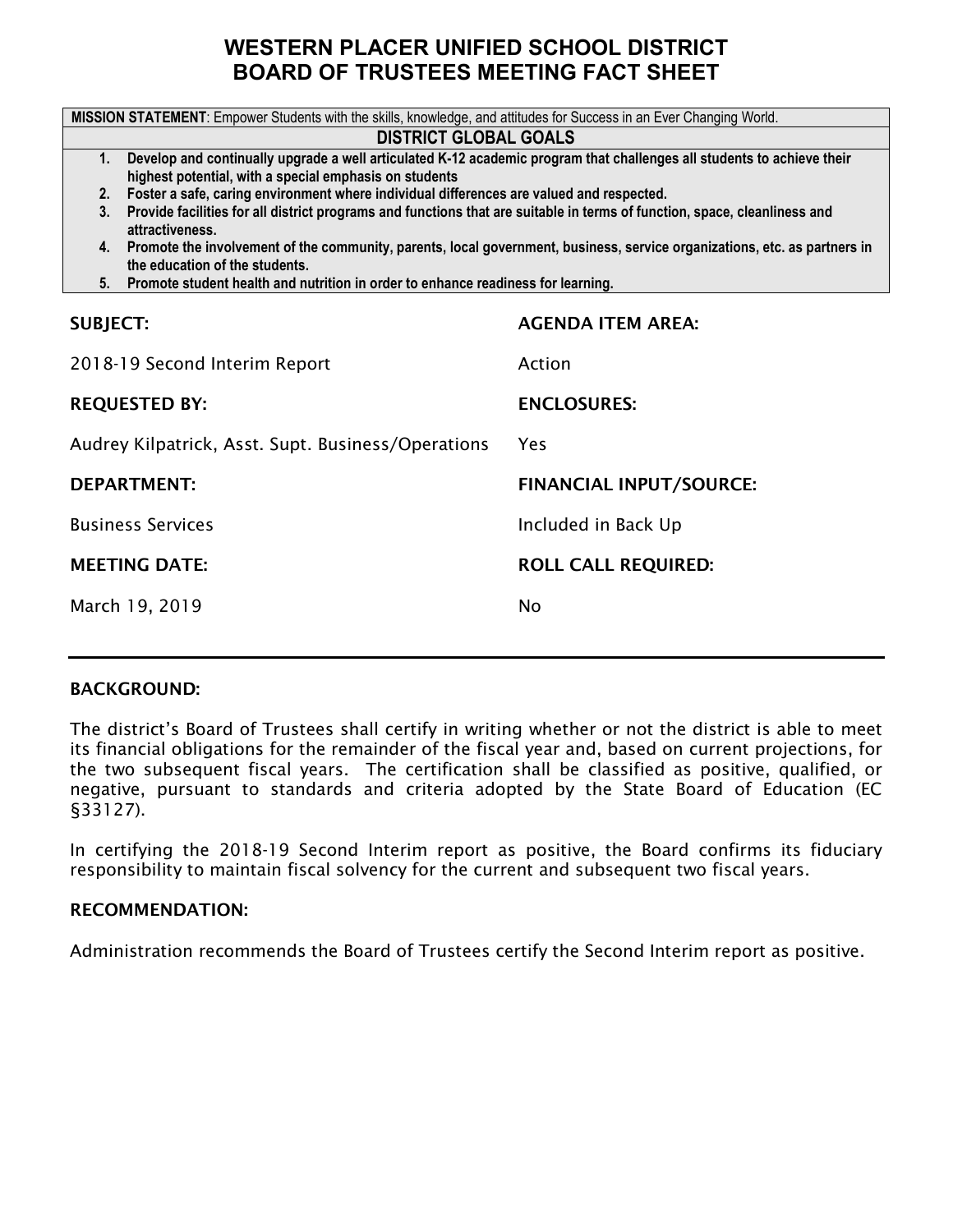The Second Interim budget report is a snapshot in time of the local educational agency's (LEA) revenue and expenditure forecasts for the current fiscal year as well as a projection of the two subsequent fiscal years. It is a time to adjust the budget based upon the enacted State Budget and subsequent trailer bills, the closing of the prior fiscal year, and other factors that impact revenue and expenditures. The Second Interim report covers the period of time from July 1 through January 31 each fiscal year and must be submitted to the county office of education no later than March 15.

#### BUDGET ASSUMPTIONS:

### Planning Factors for Second Interim and MYPs:

The 2018-19 budget assumptions are used to prepare the 2018-19 Budget and multiyear projections for 2019-20 and 2020-21 fiscal years. Placer County Office of Education (PCOE) provides districts with a Common Message letter outlining basic assumptions for the Second Interim Budget. PCOE has recommended that each district use State Dept. of Finance (DOF) gap funding percentages as estimated by DOF and provided in the Fiscal Crisis and Management Assistance Team (FCMAT) LCFF Calculator.

Additionally, PCOE is recommending the district incorporate projection information from FCMAT and School Services of California (SSC) Dartboard for specific budget circumstances for our individual district. Every district receives differing amounts of revenue through the LCFF funding model and has its own particular set of financial risk factors. It is important that all districts continue to assess their individual situations and plan accordingly to maintain fiscal solvency. Key planning factors for LEAs to incorporate into the 2018-19 budget and multiyear projections are listed on the next page and based on the latest information available.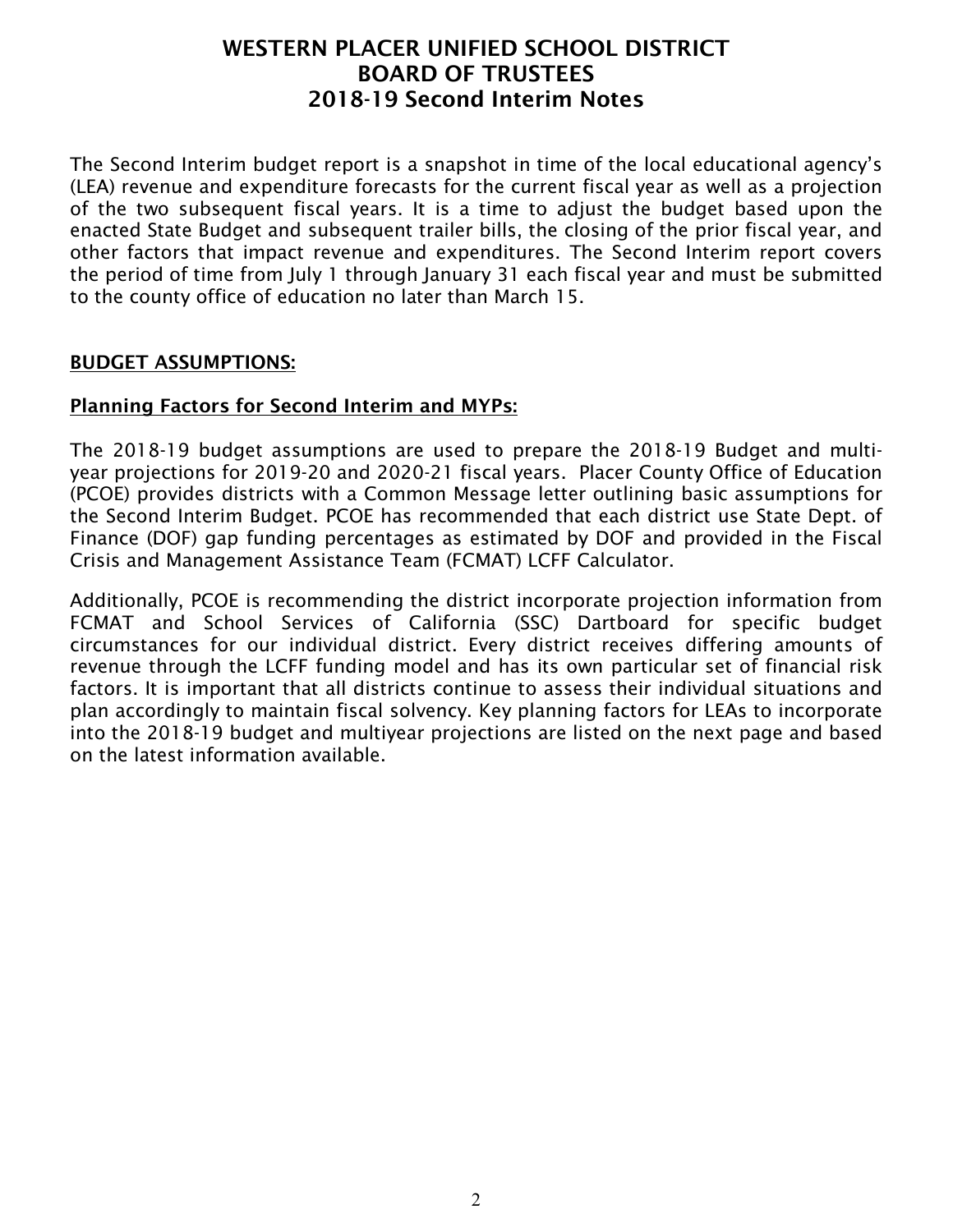#### GENERAL FUND BUDGET ASSUMPTIONS SECOND INTERIM AND MYP - Revenues

District assumptions for the 2018-19 Second Interim budget year and future multi-years are conservative with projected LCFF GAP funding estimates per State Dept. of Finance estimates, projected COLAs, and increase in projected enrollment growth based on historical information.

|                                           | <b>18/19 First</b> | 18/19 Second | 19/20             | 20/21             |                                                                           |
|-------------------------------------------|--------------------|--------------|-------------------|-------------------|---------------------------------------------------------------------------|
|                                           | Interim            | Interim      | <b>Projection</b> | <b>Projection</b> |                                                                           |
| <b>REVENUE</b>                            |                    |              |                   |                   |                                                                           |
| <b>Enrollment</b>                         | 7,030              | 7,060        | 7,100             | 7,171             | <b>Based on 17/18 Actual CALPADS</b><br><b>Enrollment and Projections</b> |
| <b>ADA Yield</b>                          | 95.8%              | 95.4%        | 95.8%             |                   | 95.8% Based on Historical Rates                                           |
| ADA                                       | 6,753              | 6,753        | 6,821             | 6,889             | <b>Enrollment X ADA Yield</b>                                             |
| % Increase (Decrease) Enrollment          | 1.0%               | 1.4%         | 1.0%              |                   | 1.0% Based on Historical Rates                                            |
| # Increase (Decrease) Enrollment          | 70                 | 100          | 40                | 71                |                                                                           |
| <b>Funded ADA</b>                         | 6,753              | 6,753        | 6,821             | 6,889             |                                                                           |
| <b>Statutory COLA %</b>                   | 2.71%              | 2.71%        | 3.46%             |                   | 2.86% Per PCOE Common Message                                             |
| <b>LCFF COLA %</b>                        | 3.70%              | 3.70%        | 3.46%             |                   | 2.86% Per SSC Dartboard                                                   |
| <b>LCFF Entitlement Factors:</b>          |                    |              |                   |                   |                                                                           |
| <b>Base Grant - Grades K-3</b>            | \$7,459            | \$7,459      | \$7,717           |                   | \$7,938 Per LCFF Calculator                                               |
| <b>Base Grant - Grades 4-6</b>            | \$7,571            | \$7,571      | \$7,833           |                   | \$8,057 Per LCFF Calculator                                               |
| <b>Base Grant - Grades 7-8</b>            | \$7,796            | \$7,796      | \$8,066           |                   | \$8,297   Per LCFF Calculator                                             |
| <b>Base Grant - Grades 9-12</b>           | \$9,034            | \$9,034      | \$9,347           |                   | \$9,614 Per LCFF Calculator                                               |
| Grade Span Funding (K-3 CSR & 9-12        | \$776              | \$776        | \$803             |                   | \$826 Per LCFF Calculator                                                 |
| Supplemental Grants (% Adj. Base)         | 20%                | 20%          | 20%               |                   | 20% Per LCFF Calculator                                                   |
| <b>Concentration Grants</b>               | 50%                | 50%          | 50%               |                   | 50% Per LCFF Calculator                                                   |
| <b>Concentration Grant Threshold</b>      | 55%                | 55%          | 55%               |                   | 55% Per LCFF Calculator                                                   |
| <b>LCFF Gap Closed Percentage</b>         | 100.00%            | 100.00%      | 100.00%           |                   | 100.00% Per LCFF Calculator                                               |
| <b>LCFF Entitlement per ADA (Inc Supp</b> | 8,915              | 8,915        | 9,143             |                   | 9,379   Per LCFF Calculator                                               |
| <b>LCFF Funding - Base</b>                | \$56,444,024       | \$56,444,024 | \$58,972,743      |                   | \$61,252,878   Per LCFF Calculator                                        |
| <b>Property Tax change</b>                | 3.80%              | 3.80%        | 3.00%             |                   | 3.00% County Taxes Report/3-Yr Ave.                                       |
| <b>Est. Property Taxes</b>                | \$50,046,237       | \$50,046,237 | \$51,547,624      |                   | \$53,094,053 Actuals/3-Yr Average                                         |
| <b>LCFF Supplemental Funds</b>            | \$3,757,125        | \$3,762,734  | 3,945,257<br>\$   |                   | \$ 4,065,823   Per LCFF Calculator                                        |
| Federal Revenue                           | 0%                 | 0%           | 0%                |                   | 0% Per PCOE Common Message                                                |
| <b>Categorical COLA</b>                   | 2.71%              | 2.71%        | 3.46%             |                   | 2.86% Per PCOE Common Message                                             |
| <b>Transfers In</b>                       |                    |              |                   |                   | 0                                                                         |
| <b>Lottery Unrestricted/ADA</b>           | \$151.00           | \$151.00     | \$151.00          |                   | \$151.00 Per SSC Dartboard                                                |
| <b>Lottery Restricted/ADA</b>             | \$53.00            | \$53.00      | \$53.00           |                   | \$53.00 Per SSC Dartboard                                                 |
| <b>Mandate Block Grant (grades K-8)</b>   | \$31.16            | \$31.16      | \$32.24           |                   | \$33.16 Per SSC Dartboard                                                 |
| <b>Mandate Block Grant (grades 9-12)</b>  | \$59.83            | \$59.83      | \$61.90           |                   | \$63.67 Per SSC Dartboard                                                 |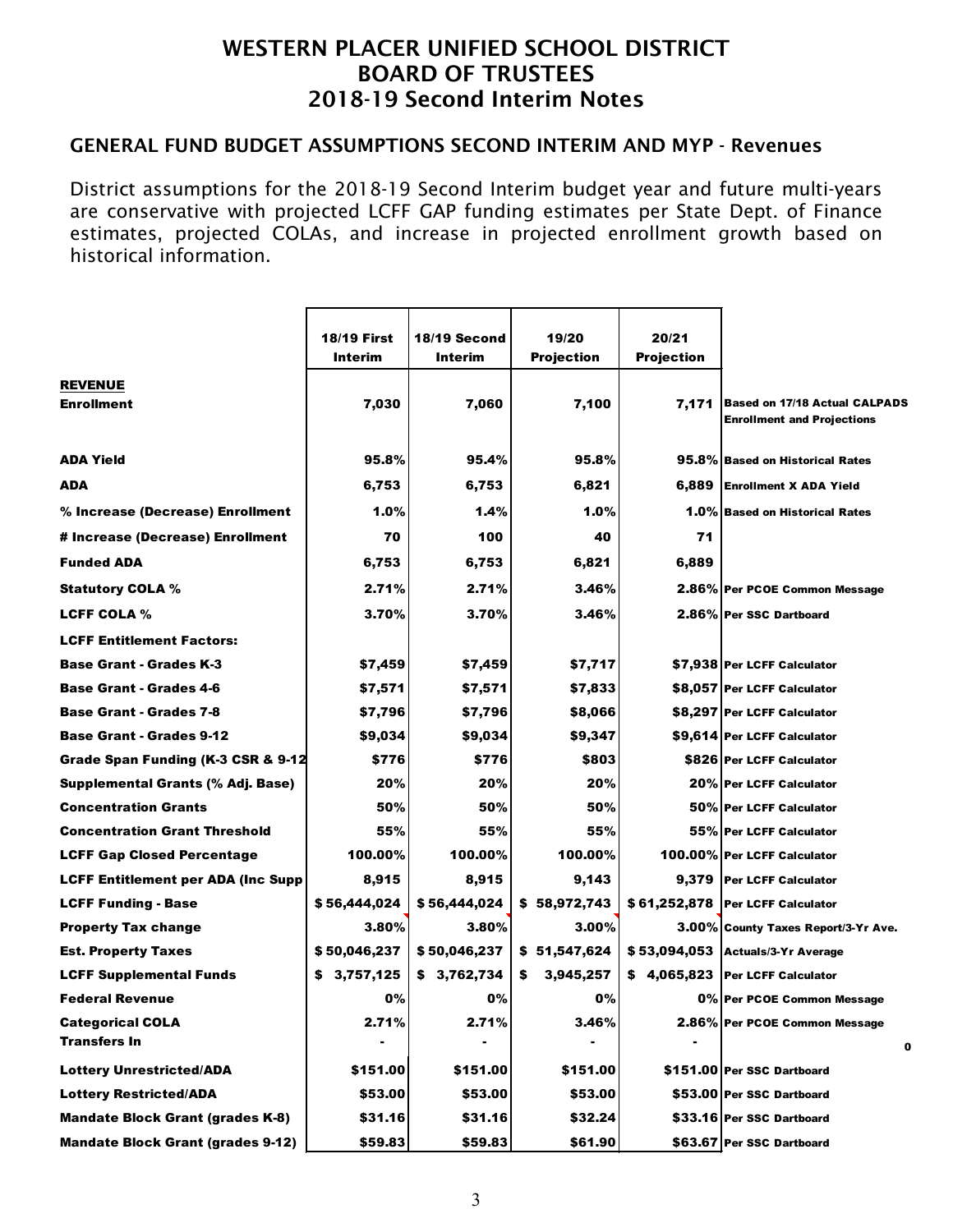### GENERAL FUND BUDGET ASSUMPTIONS SECOND INTERIM AND MYP - EXPENDITURES

|                                           | <b>18/19 First</b> | 18/19 Second   |    | 19/20             | 20/21             |                                        |
|-------------------------------------------|--------------------|----------------|----|-------------------|-------------------|----------------------------------------|
|                                           | Interim            | <b>Interim</b> |    | <b>Projection</b> | <b>Projection</b> |                                        |
| <b>EXPENDITURES</b>                       |                    |                |    |                   |                   |                                        |
| <b>Certificated New Positions - FTE</b>   | 3.1                | 3.1            |    | 2.0               | 2.0               | <b>Based on Enrollment Projections</b> |
| <b>Estimated Retirements - FTE</b>        | 8.0                | 8.0            |    | 0.0               | 0.0               | <b>Based on Notifications</b>          |
| <b>Reductions in Staffing - FTE</b>       | 0.0                | 0.0            |    | 0.0               | 0.0               |                                        |
| <b>Staffing Ratios:</b>                   |                    |                |    |                   |                   |                                        |
| <b>TK/Kindergarten</b>                    | 25:1               | 25:1           |    | 25:1              | 25:1              | Per Contract - District-wide           |
| $1 - 3$                                   | 25:1               | 25:1           |    | 25:1              | 25:1              | Per Contract - District-wide           |
| $4 - 5$                                   | 31:1               | 31:1           |    | 31:1              | 31:1              | <b>Per Contract</b>                    |
| $6-8$                                     | 32:1               | 32:1           |    | 32:1              | 32:1              | <b>Per Contract</b>                    |
| $9 - 12$                                  | 36:1               | 36:1           |    | 36:1              | 36:1              | Per Contract                           |
| <b>Certificated Step/Column</b>           | 1.70%              | 1.70%          |    | 1.70%             | 1.70%             |                                        |
| Avg. teacher compensation                 | 82,483             | 82,483         |    | 83,885            | 85,311            |                                        |
| <b>Classified New Positions - FTE</b>     | 2.4                | 2.4            |    | 0.0               | 0.0               |                                        |
| <b>Estimated Retirements - FTE</b>        | 0.0                | 0.0            |    | 0.0               | 0.0               |                                        |
| <b>Reductions in Staffing - FTE</b>       | 0.0                | 0.0            |    | 0.0               | 0.0               |                                        |
| <b>Classified Step/Column</b>             | 1.40%              | 1.40%          |    | 1.40%             | 1.40%             |                                        |
| <b>Health Benefits</b>                    | 0.0%               | 0.0%           |    | 0.0%              | 0.0%              | <b>Contribution Capped</b>             |
| <b>CalPERS Employer Rate</b>              | 18.062%            | 18.062%        |    | 20.70%            | 23.40%            | Per PCOE Common Message                |
| <b>CalSTRS Employer Rate</b>              | 16.28%             | 16.28%         |    | 17.10%            | 18.10%            | Per PCOE Common Message                |
| <b>Budget Reductions</b>                  |                    |                |    |                   |                   |                                        |
| <b>Transfers Out</b>                      | \$<br>23,360       | \$<br>23,360   | \$ | 235,360           | \$<br>23,360      |                                        |
| <b>Designated for Economic Uncertaint</b> | 3%                 | 3%             |    | 3%                | 3%                |                                        |
| <b>Site Allocations:</b>                  |                    |                |    |                   |                   |                                        |
| <b>Elementary</b>                         | \$<br>47.00        | \$<br>47.00    | \$ | 47.00             | \$<br>47.00       |                                        |
| <b>Middle School</b>                      | \$<br>58.50        | \$<br>58.50    | \$ | 58.50             | \$<br>58.50       |                                        |
| <b>High School</b>                        | \$<br>83.75        | \$<br>83.75    | S  | 83.75             | \$<br>83.75       |                                        |
| Lottery per teacher                       | \$<br>500.00       | \$<br>500.00   | \$ | 500.00            | \$                | 500.00 Per Contract                    |
|                                           |                    |                |    |                   |                   |                                        |

The 2018-19 Proposed Budget also includes the LCFF Supplemental Funds budget that has been reviewed by the District LCAP Committee. Negotiations are not completed for the 2018-19 school year for all bargaining units.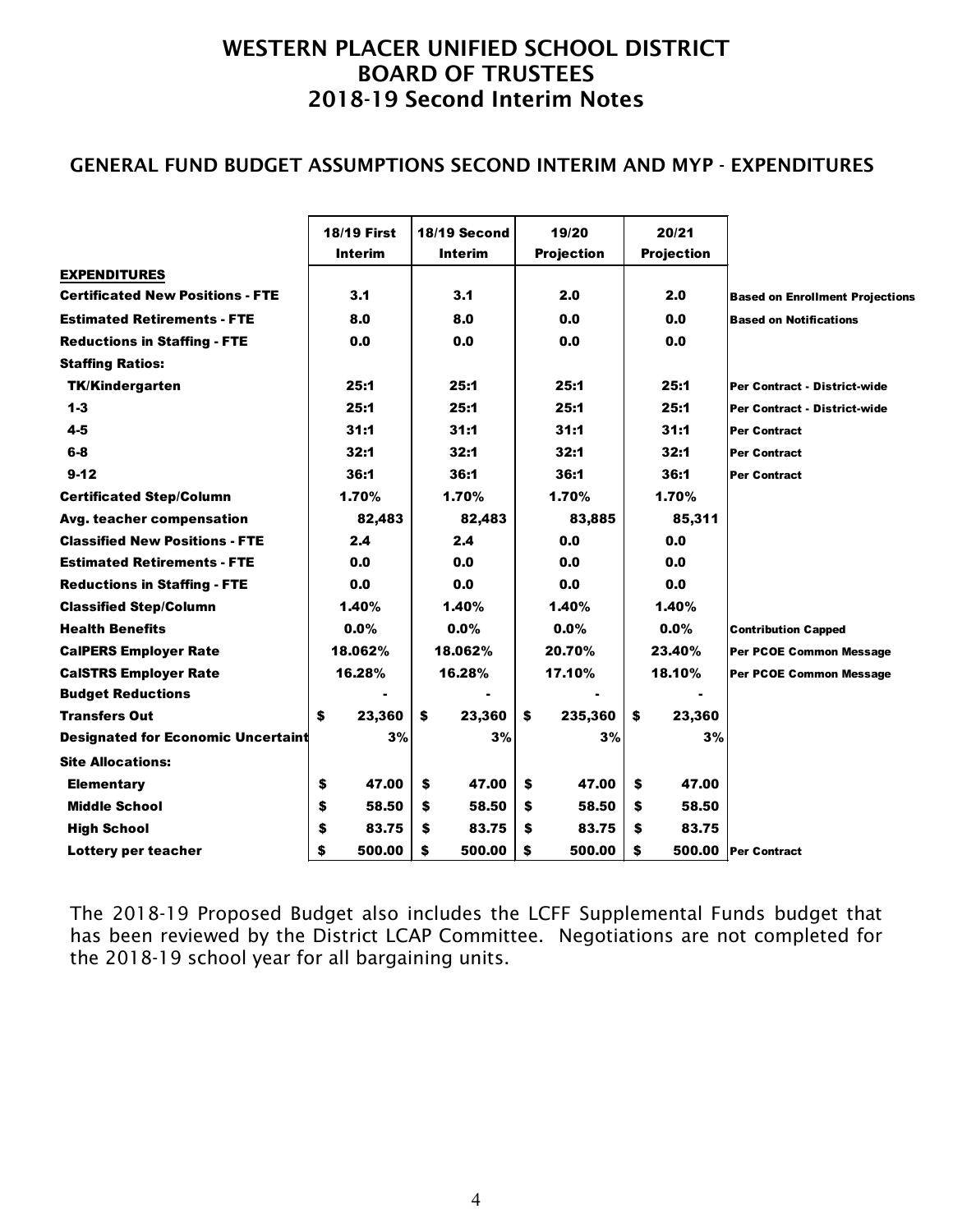### Local Control Funding Formula

The Governor's 2018-19 State Budget implements full funding of the LCFF program in the budget year 2018-19 with a minimum guarantee of \$78.4 billion. The additional funding includes the increased COLA to 2.71% as well as provides a modest augmentation of .99% to the formula. While the economy has improved quickly over the last few years, both the Governor and the Department of Finance continue to remind educational entities that an economic downturn is inevitable and would negatively affect school funding. As the Governor has fully-funded the LCFF program in 2018-19, any future increases from the State would be in a COLA.

#### One-Time Funding

The Governor State Budget includes more than \$1 billion in one-time discretionary funds for school districts, which equates to approximately \$184/ADA. These funds are included in 2018-19 Second Interim revenues and expenditures.

#### Other State Programs

Programs outside the LCFF, including Special Education and Child Nutrition will receive the statutory COLA of 2.71%.

#### PROPOSED BUDGET:

The 2018-19 Second Interim budget, presented on the following page, is built from assumptions from the State-adopted budget, federal and local revenue projections, district historical data, SSC dartboard, FCMAT LCFF Calculator and PCOE Common Message.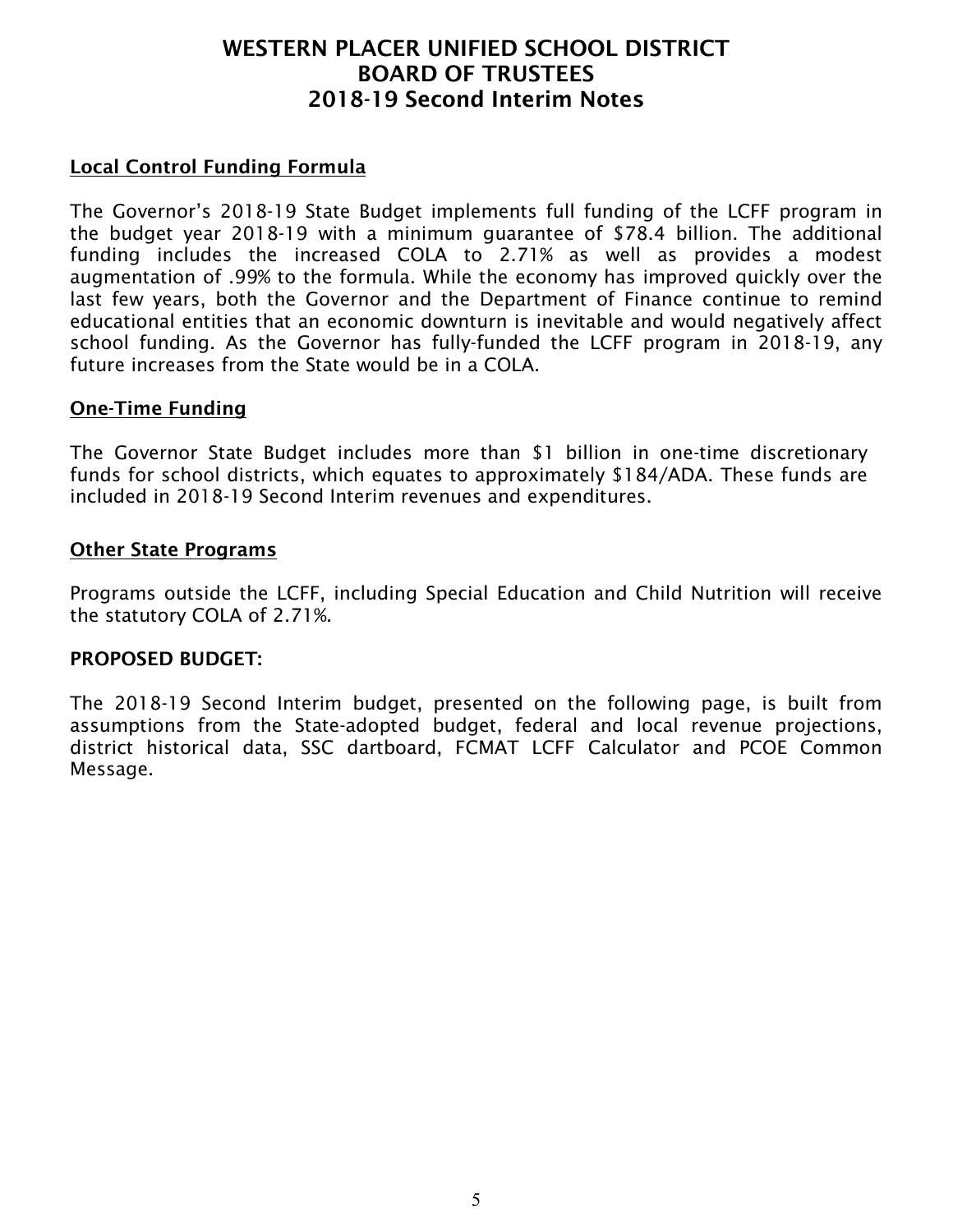The District's 2018-19 Second Interim General Fund Budget is presented as follows:

|                                          | <b>Second Interim</b> |                   |               |  |  |  |
|------------------------------------------|-----------------------|-------------------|---------------|--|--|--|
|                                          |                       | 2018-19           |               |  |  |  |
|                                          | <b>Unrestricted</b>   | <b>Restricted</b> | Combined      |  |  |  |
| Revenues                                 |                       |                   |               |  |  |  |
| LCFF Funding - Base                      | 56,444,024            | 995,884           | 57,439,908    |  |  |  |
| LCFF Funding - Supplemental              | 3,762,734             |                   | 3,762,734     |  |  |  |
| <b>Federal Revenue</b>                   | 16,724                | 2,737,322         | 2,754,046     |  |  |  |
| <b>State Revenue</b>                     | 2,508,311             | 4,971,753         | 7,480,064     |  |  |  |
| Local Revenue                            | 1,615,902             | 2,866,079         | 4,481,981     |  |  |  |
| <b>Total Revenue</b>                     | 64,347,695            | 11,571,038        | 75,918,733    |  |  |  |
| Expenditures                             |                       |                   |               |  |  |  |
| <b>Certificated Salaries</b>             | 27,303,135            | 5,075,454         | 32,378,589    |  |  |  |
| <b>Classified Salaries</b>               | 6,014,553             | 3,535,135         | 9,549,688     |  |  |  |
| <b>Benefits</b>                          | 12,407,990            | 6,305,918         | 18,713,908    |  |  |  |
| <b>Books and Supplies</b>                | 6,461,591             | 2,421,350         | 8,882,941     |  |  |  |
| Other Services & Oper. Exp               | 5,361,064             | 3,213,844         | 8,574,908     |  |  |  |
| Capital Outlay                           | 54,611                | 393,902           | 448,513       |  |  |  |
| Other Outgo 7xxx                         | 225,075               | 1,862,493         | 2,087,568     |  |  |  |
| Transfer of Indirect 73xx                | (943, 381)            | 939,512           | (3,869)       |  |  |  |
| <b>Total Expenditures</b>                | 56,884,638            | 23,747,608        | 80,632,246    |  |  |  |
| Deficit/Surplus                          | 7,463,057             | (12, 176, 570)    | (4, 713, 513) |  |  |  |
| Transfers In                             |                       |                   |               |  |  |  |
| Transfers out                            | (23,360)              |                   | (23,360)      |  |  |  |
| <b>Contributions to Restricted</b>       | (11, 163, 551)        | <u>11,163,551</u> |               |  |  |  |
| Net increase (decrease) in Fund          |                       |                   |               |  |  |  |
| <b>Balance</b>                           | (3,723,854)           | (1,013,019)       | (4,736,873)   |  |  |  |
| <b>Beginning Balance</b>                 | 7,094,185             | 1,254,587         | 8,348,772     |  |  |  |
| <b>Ending Fund Balance</b>               | 3,370,331             | 241,568           | 3,611,899     |  |  |  |
| <b>Components of Ending Fund Balance</b> |                       |                   |               |  |  |  |
| Nonspendable:                            |                       |                   |               |  |  |  |
| Reserve - Revolving Fund                 | 5,000                 |                   | 5,000         |  |  |  |
| <u> Restricted:</u>                      |                       |                   |               |  |  |  |
| Reserve - Designated Programs            |                       | 241,568           | 241,568       |  |  |  |
| Unassigned/Unappropriated:               |                       |                   |               |  |  |  |
| Reserve - Economic Uncertainty @ 3%      | 2,419,668             |                   | 2,419,668     |  |  |  |
| Reserve - Charter Technical Assistance   | 237,296               |                   | 237,296       |  |  |  |
| Reserve - Unassigned Economic            |                       |                   |               |  |  |  |
| Uncertainty surplus/(deficit)            | 708,367               |                   | 708,367       |  |  |  |
| <b>Total Ending Fund Balance</b>         | 3,370,331             | 241,568           | 3,611,899     |  |  |  |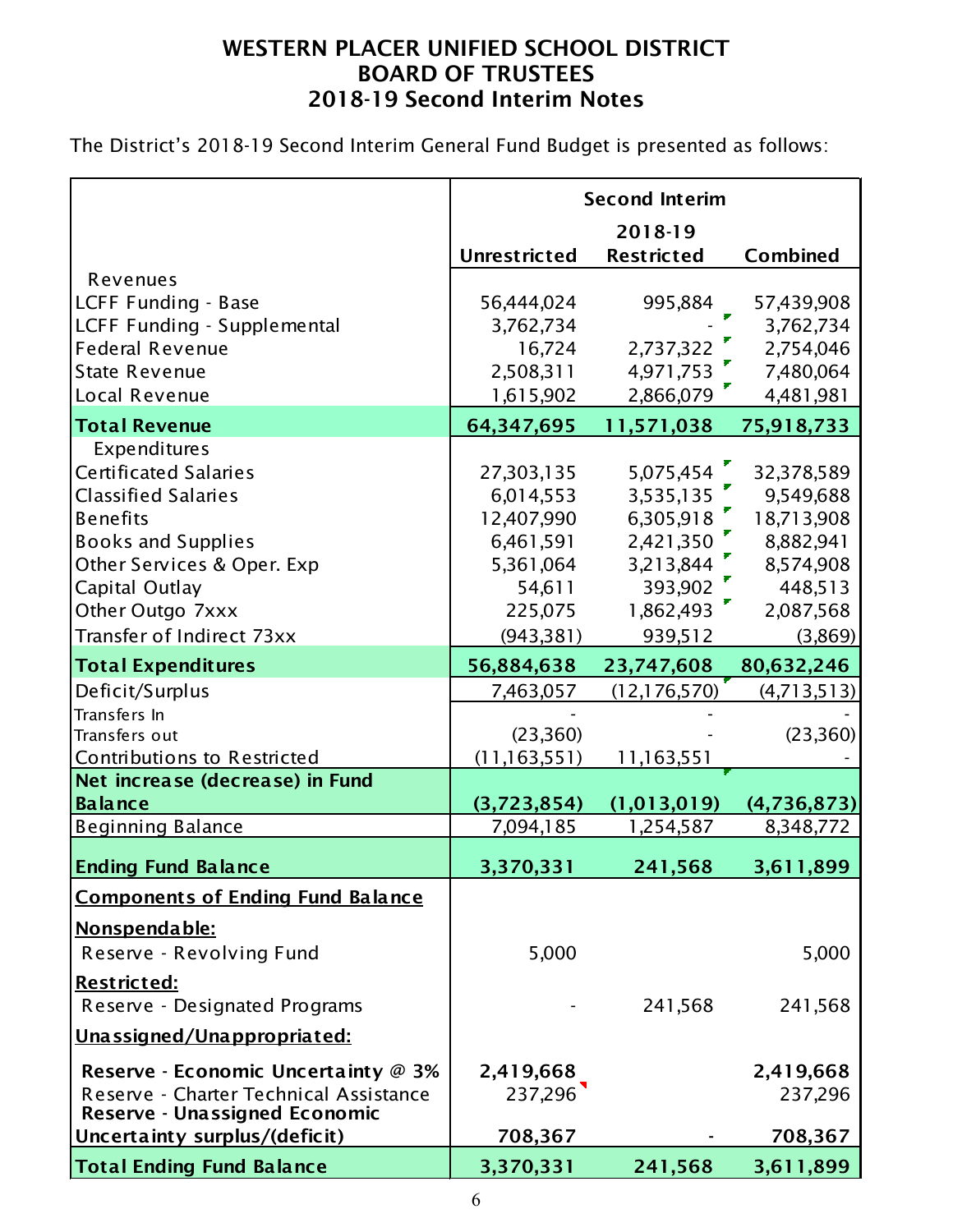#### First Interim Budget vs. Second Interim Budget:

Each year our budget is revised as new information becomes available and assumptions are modified. The significant differences between the district's First Interim and Second Interim Budget are reflected in the table below and discussed with comments on the following pages.

|                                                                  | <b>First Interim</b> | <b>Second Interim</b> | <b>First Int</b>  |             |                 |
|------------------------------------------------------------------|----------------------|-----------------------|-------------------|-------------|-----------------|
|                                                                  | 2018-19              |                       | 2018-19           |             | vs Second Int   |
|                                                                  | Combined             | <b>Unrestricted</b>   | <b>Restricted</b> | Combined    | <b>Variance</b> |
| Revenues                                                         |                      |                       |                   |             |                 |
| LCFF Funding - Base                                              | 57,429,464           | 56,444,024            | 995,884           | 57,439,908  | 10,444          |
| LCFF Funding - Supplemental                                      | 3,757,125            | 3,762,734             |                   | 3,762,734   | 5,609           |
| <b>Federal Revenue</b>                                           | 2,649,761            | 16,724                | 2,737,322         | 2,754,046   | 104,285         |
| <b>State Revenue</b>                                             | 7,480,064            | 2,508,311             | 4,971,753         | 7,480,064   |                 |
| Local Revenue                                                    | 4,341,391            | 1,615,902             | 2,866,079         | 4,481,981   | 140,590         |
| <b>Total Revenue</b>                                             | 75,657,805           | 64,347,695            | 11,571,038        | 75,918,733  | 260,928         |
| Expenditures                                                     |                      |                       |                   |             |                 |
| <b>Certificated Salaries</b>                                     | 32,342,784           | 27,303,135            | 5,075,454         | 32,378,589  | 35,805          |
| <b>Classified Salaries</b>                                       | 9,500,752            | 6,014,553             | 3,535,135         | 9,549,688   | 48,936          |
| <b>Benefits</b>                                                  | 18,782,962           | 12,407,990            | 6,305,918         | 18,713,908  | (69, 054)       |
| <b>Books and Supplies</b>                                        | 8,816,646            | 6,461,591             | 2,421,350         | 8,882,941   | 66,295          |
| Other Services & Oper. Exp                                       | 8,440,925            | 5,361,064             | 3,213,844         | 8,574,908   | 133,983         |
| Capital Outlay                                                   | 443,971              | 54,611                | 393,902           | 448,513     | 4,542           |
| Other Outgo 7xxx                                                 | 2,085,729            | 225,075               | 1,862,493         | 2,087,568   | 1,839           |
| Transfer of Indirect 73xx                                        | (3,869)              | (943, 381)            | 939,512           | (3,869)     |                 |
| <b>Total Expenditures</b>                                        | 80,409,900           | 56,884,638            | 23,747,608        | 80,632,246  | 222,346         |
| Deficit/Surplus                                                  | (4,752,095)          | 7,463,057             | (12, 176, 570)    | (4,713,513) | 38,582          |
| Transfers In                                                     |                      |                       |                   |             |                 |
| Transfers out                                                    | (23,360)             | (23,360)              |                   | (23,360)    |                 |
| Contributions to Restricted                                      |                      | (11, 163, 551)        | 11,163,551        |             |                 |
| Net increase (decrease) in Fund                                  |                      |                       |                   |             |                 |
| Balance                                                          | (4,775,455)          | (3,723,854)           | (1,013,019)       | (4,736,873) | 38,582          |
| <b>Beginning Balance</b>                                         | 8,348,772            | 7,094,185             | 1,254,587         | 8,348,772   |                 |
| <b>Ending Fund Balance</b>                                       | 3,573,317            | 3,370,331             | 241,568           | 3,611,899   | 38,582          |
| <b>Components of Ending Fund Balance</b>                         |                      |                       |                   |             |                 |
| Nonspendable:                                                    |                      |                       |                   |             |                 |
| Reserve - Revolving Fund                                         | 5,000                | 5,000                 |                   | 5,000       |                 |
|                                                                  |                      |                       |                   |             |                 |
| <b>Restricted:</b>                                               |                      |                       |                   |             |                 |
| Reserve - Designated Programs                                    | 336,990              |                       | 241,568           | 241,568     | (95, 422)       |
| Unassigned/Unappropriated:                                       |                      |                       |                   |             |                 |
| Reserve - Economic Uncertainty @ 3%<br>Reserve - Additional LCFF | 2,412,998            | 2,419,668             |                   | 2,419,668   | 6,670           |
| Supplemental Required Increase Budget                            |                      |                       |                   |             |                 |
| Reserve - RRM Contribution Increased                             |                      |                       |                   |             |                 |
| to 3% in 2020-21                                                 |                      |                       |                   |             |                 |
| Reserve - Charter Technical Assistance                           | 237,296              | 237,296               |                   | 237,296     |                 |
| Reserve - Unassigned Economic                                    |                      |                       |                   |             |                 |
| Uncertainty surplus/(deficit)                                    | 581,033              | 708,367               |                   | 708,367     | 127,334         |
| <b>Total Ending Fund Balance</b>                                 | 3,573,317            | 3,370,331             | 241,568           | 3,611,899   | 38,582          |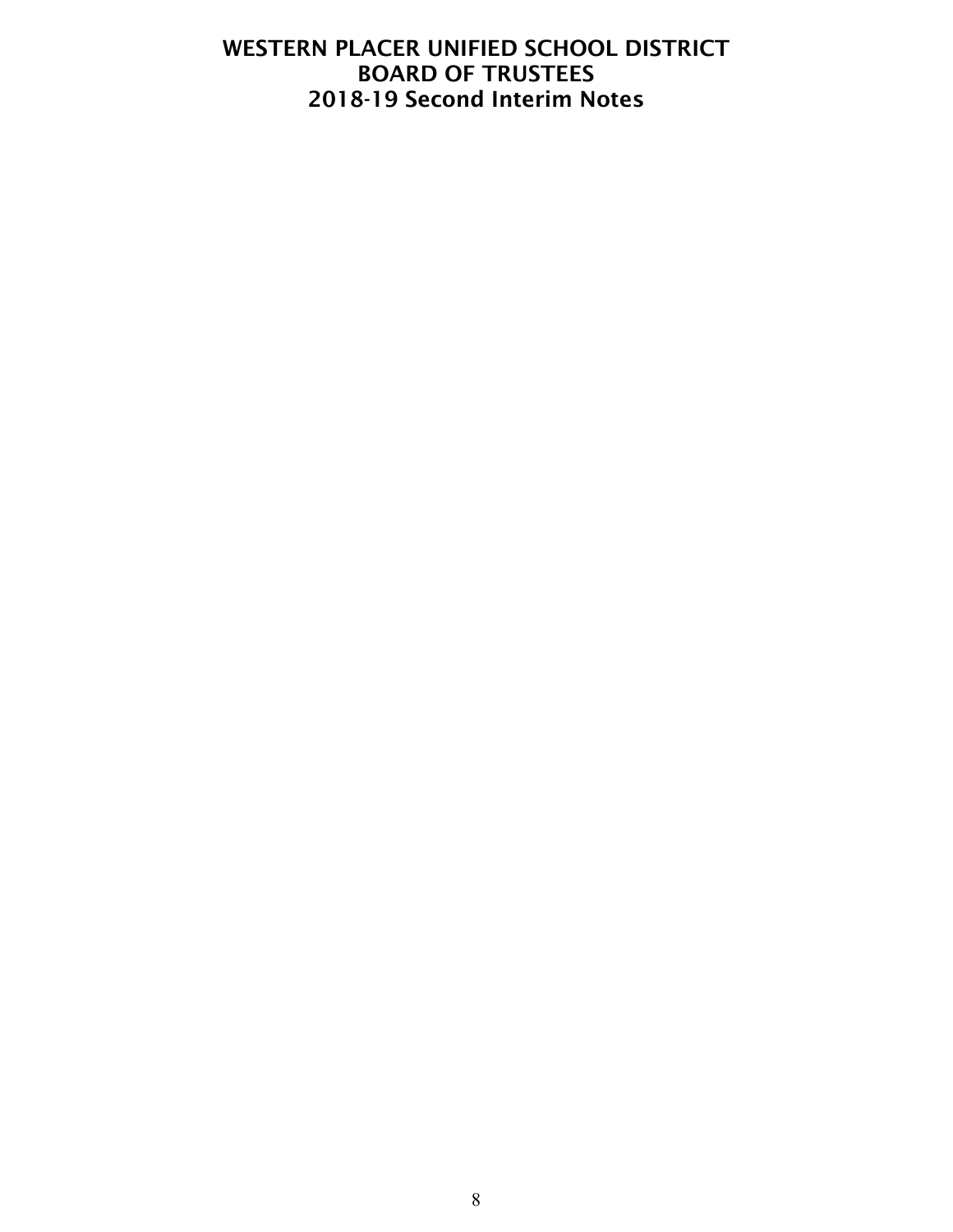| Major Changes to Fund Balance since First Interim - 2018-19 Second Interim Report<br><b>Budgeted Fund Balance Decrease at First Interim</b> |          |         | (\$4,775,455) |                |
|---------------------------------------------------------------------------------------------------------------------------------------------|----------|---------|---------------|----------------|
| Revenues                                                                                                                                    |          |         |               |                |
| Local Control Funding Formula (LCFF)                                                                                                        |          |         |               |                |
| AB602 Local Property Taxes                                                                                                                  | 10,000   |         |               |                |
| Supplemental - Unduplicated count in excess of budget                                                                                       | 5,000    |         |               |                |
| <b>Total LCFF Funding Changes</b>                                                                                                           |          | 15,000  |               | 1              |
| <b>Federal Revenue</b>                                                                                                                      |          |         |               |                |
| Federal testing revenues                                                                                                                    | 15,000   |         |               |                |
| Increase in AB602 Federal Revenues                                                                                                          | 105,000  |         |               |                |
| Medi-Cal revenues (budgeted when received)                                                                                                  | 40,000   |         |               |                |
| Reduction in final Title I allocation                                                                                                       | (55,000) |         |               |                |
| <b>Total Federal Revenue Changes</b>                                                                                                        |          | 105,000 |               | $\overline{c}$ |
| Local Revenue                                                                                                                               |          |         |               |                |
| AB602 Local Revenue Increase                                                                                                                | 80,000   |         |               |                |
| Reimbursements from county for transportation of homeless students                                                                          | 20,000   |         |               |                |
| Reimbursements to RRM                                                                                                                       | 15,000   |         |               |                |
| <b>CCSESA Math Grant</b>                                                                                                                    | 10,000   |         |               |                |
| Sierra College Grant                                                                                                                        | 10,000   |         |               |                |
| Miscellaneous                                                                                                                               | 5,000    |         |               |                |
| <b>Total Local Revenue changes</b>                                                                                                          |          | 140,000 |               | 3              |
| <b>Total Change in Revenues</b>                                                                                                             |          |         | 260,000       |                |
| <b>Expenditures</b>                                                                                                                         |          |         |               |                |
| <b>Certificated Salaries</b>                                                                                                                |          |         |               |                |
| Increase sub teacher budgets in site funds                                                                                                  | 30,000   |         |               |                |
| Increase in class size overage payments budget                                                                                              | 40,000   |         |               |                |
| Increase teacher extra assignments for CCSESA and Sierra grants                                                                             | 10,000   |         |               |                |
| Transfer of coaching stipends from certificated to classified                                                                               | (50,000) |         |               |                |
| Miscellaneous                                                                                                                               | 5,000    |         |               |                |
| <b>Total Certificated Salaries changes</b>                                                                                                  |          | 35,000  |               |                |
| <b>Classified Salaries</b>                                                                                                                  |          |         |               |                |
| Transfers to other objects                                                                                                                  | (15,000) |         |               |                |
| Transfer of coaching stipends from certificated to classified                                                                               | 50,000   |         |               |                |
| Increases in classified sub needs over budget                                                                                               | 15,000   |         |               |                |
| <b>Total Classified Salaries changes</b>                                                                                                    |          | 50,000  |               | 5              |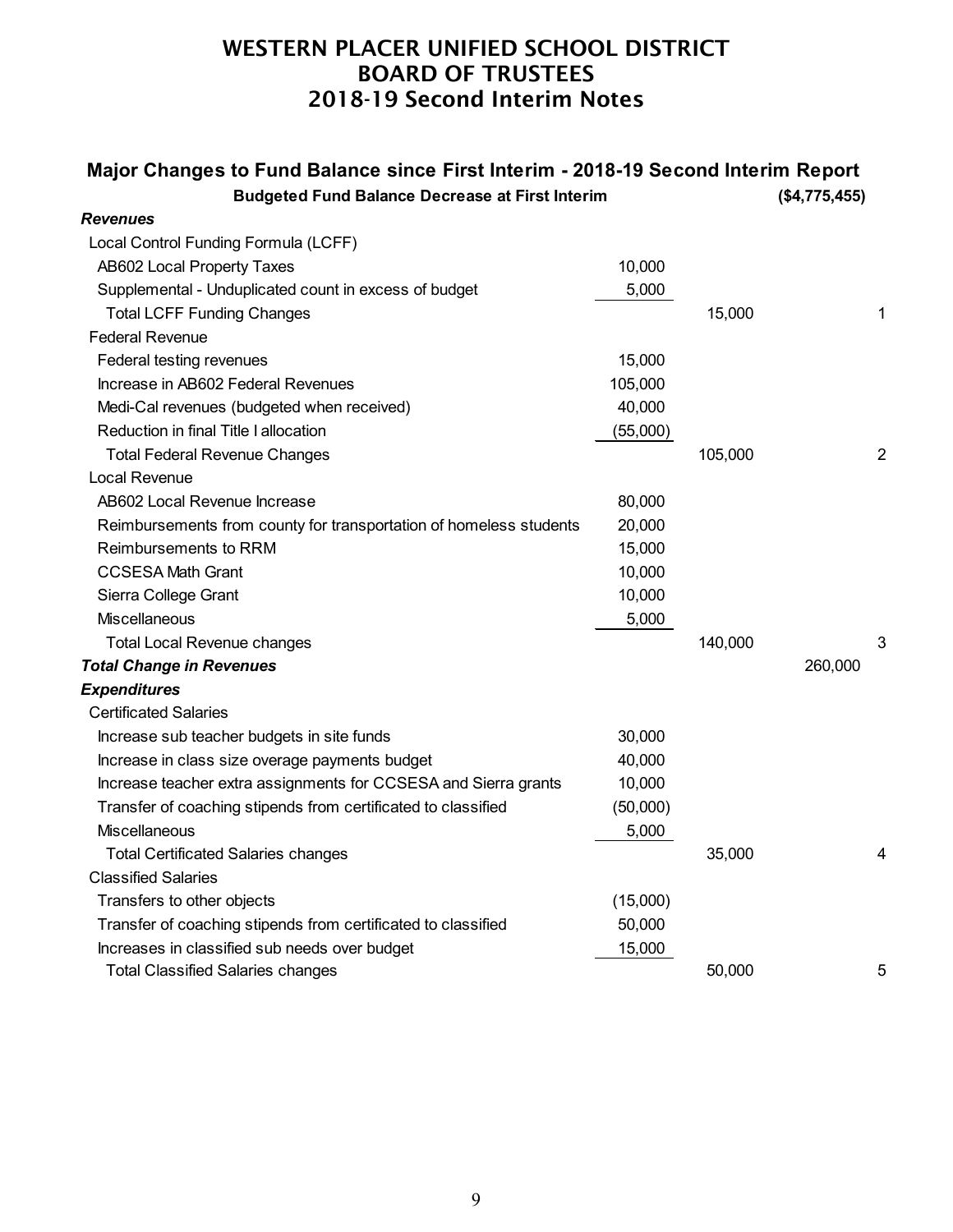### *Expenditures (Continued)* **Major Changes to Fund Balance since First Interim - 2018-19 Second Interim Report**

| <b>Budgeted Deficit Spending at Second Interim</b>                  |          |          | (4, 736, 873) |   |
|---------------------------------------------------------------------|----------|----------|---------------|---|
| <b>Total Change in Budgeted FB</b>                                  |          |          | 38,582        |   |
| Rounding                                                            |          |          | 1,418         |   |
| <b>Total Change in Expenditures</b>                                 |          |          | 220,000       |   |
| Capital Outlay                                                      |          | 5,000    |               |   |
| <b>Total Services and Other Operating Costs</b>                     |          | 135,000  |               | 8 |
| Miscellaneous                                                       | 10,000   |          |               |   |
| Increase in supplemental revenues                                   | 5,000    |          |               |   |
| District portion of admin credential induction program              | 10,000   |          |               |   |
| Net transfers to other objects                                      | (5,000)  |          |               |   |
| Supplemental funds from fund balance                                | 30,000   |          |               |   |
| RDA expenditures (boiler leak repair, recarpeting, LHS scoreboard)  | 50,000   |          |               |   |
| RRM expenditures (repairs to septic pumps, boilers, carpeting etc.) | 40,000   |          |               |   |
| Medi-Cal expenditures (budgeted when spent)                         | 20,000   |          |               |   |
| Payments for homeless student transportation (reimbursed by county) | 20,000   |          |               |   |
| Adjust utilities budgets                                            | (5,000)  |          |               |   |
| Net decrease in projected nonpublic schools/agencies budgets        | (40,000) |          |               |   |
| Services & Other Operating Expenditures                             |          |          |               |   |
| <b>Total Books and Supplies changes</b>                             |          | 65,000   |               | 7 |
| Decrease in Title I budget                                          | (30,000) |          |               |   |
| Budget increase in transfer to Supplemental funds                   | 35,000   |          |               |   |
| Set uo site facility use funds                                      | 10,000   |          |               |   |
| <b>Budget OLE costs</b>                                             | 15,000   |          |               |   |
| Net transfers from other objects                                    | 35,000   |          |               |   |
| <b>Books and Supplies</b>                                           |          |          |               |   |
| <b>Total Benefits changes</b>                                       |          | (70,000) |               | 6 |
| Decrease classified benefits in site accounts                       | (5,000)  |          |               |   |
| STRS savings for changing coaching stipends from certificated       | (10,000) |          |               |   |
| Update health benefits (vacancies, position changes)                | (55,000) |          |               |   |
| <b>Benefits</b>                                                     |          |          |               |   |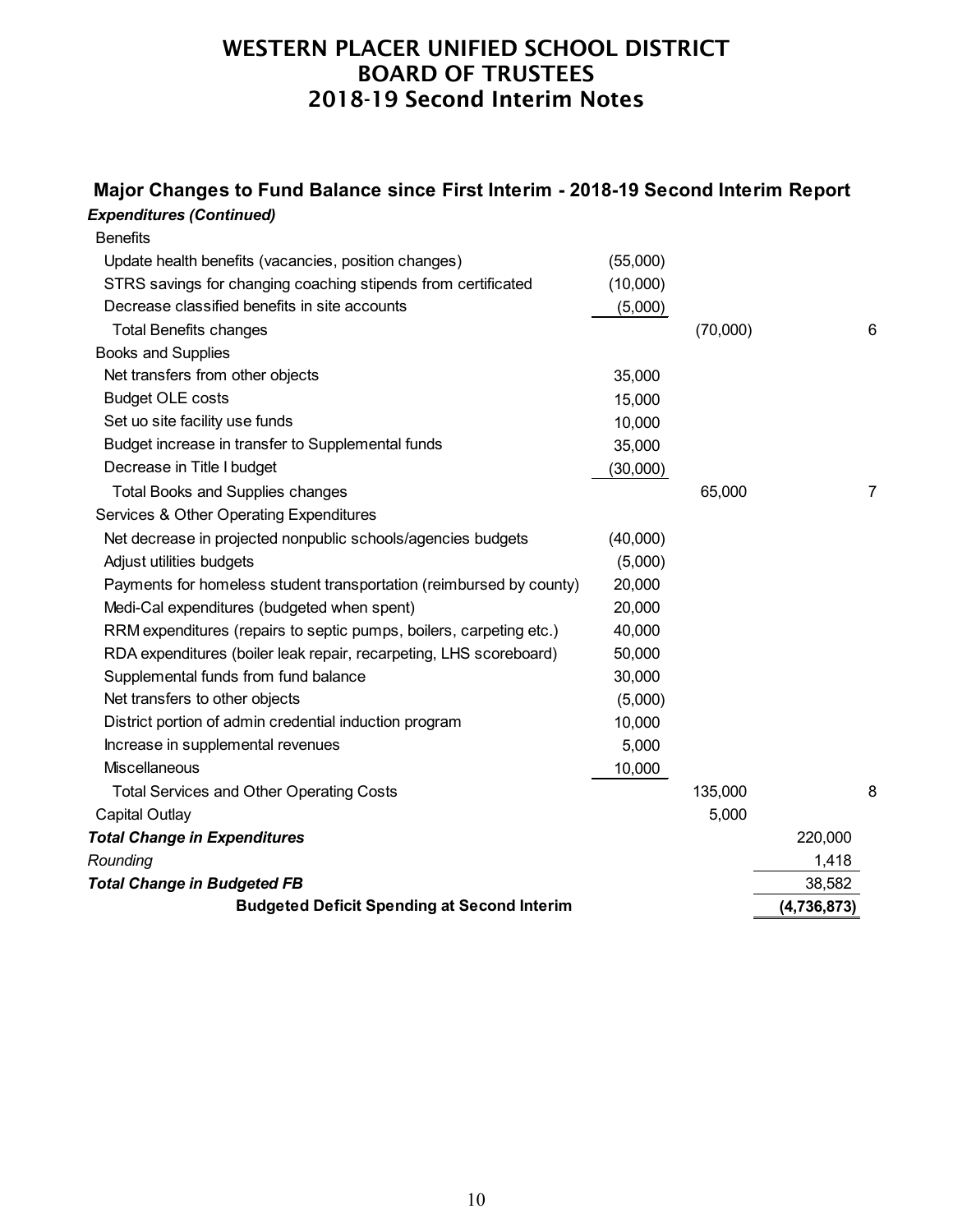### WESTERN PLACER UNIFIED SCHOOL DISTRICT BOARD OF TRUSTEES 2018-19 Second Interim Notes Multi-Year Projections 2018-19, 2019-20 and 2020-21 Budget Years:

The multi-year projections provide a view of the current year and subsequent two years' budgets.

|                                                                  | <b>Second</b><br><b>Interim</b> | Projection | Projection      |
|------------------------------------------------------------------|---------------------------------|------------|-----------------|
|                                                                  | 2018-19                         | 2019-20    | 2020-2021       |
|                                                                  | Combined                        | Combined   | <b>Combined</b> |
| Revenues                                                         |                                 |            |                 |
| LCFF Funding - Base                                              | 57,439,908                      | 59,968,627 | 62,248,762      |
| LCFF Funding - Supplemental                                      | 3,762,734                       | 3,945,257  | 4,065,823       |
| <b>Federal Revenue</b>                                           | 2,754,046                       | 2,389,170  | 2,389,170       |
| <b>State Revenue</b>                                             | 7,480,064                       | 5,753,216  | 5,195,977       |
| Local Revenue                                                    | 4,481,981                       | 3,951,538  | 3,951,538       |
| <b>Total Revenue</b>                                             | 75,918,733                      | 76,007,808 | 77,851,270      |
| Expenditures                                                     |                                 |            |                 |
| <b>Certificated Salaries</b>                                     | 32,378,589                      | 33,066,749 | 33,760,658      |
| <b>Classified Salaries</b>                                       | 9,549,688                       | 9,664,368  | 9,801,669       |
| <b>Benefits</b>                                                  | 18,713,908                      | 19,436,317 | 20,251,681      |
| <b>Books and Supplies</b>                                        | 8,882,941                       | 3,676,555  | 3,149,415       |
| Other Services & Oper. Exp                                       | 8,574,908                       | 7,258,971  | 7,258,971       |
| Capital Outlay                                                   | 448,513                         | 84,104     | 84,104          |
| Other Outgo 7xxx                                                 | 2,087,568                       | 2,087,568  | 2,087,568       |
| Transfer of Indirect 73xx                                        | (3,869)                         | (3,869)    | (33,968)        |
| <b>Total Expenditures</b>                                        | 80,632,246                      | 75,270,762 | 76,360,098      |
| Deficit/Surplus                                                  | (4, 713, 513)                   | 737,046    | 1,491,172       |
| Transfers In                                                     |                                 |            |                 |
| Transfers out                                                    | (23,360)                        | (235,360)  | (23,360)        |
| Contributions to Restricted                                      |                                 |            |                 |
| Net increase (decrease) in Fund                                  |                                 |            |                 |
| <b>Balance</b>                                                   | (4,736,873)                     | 501,686    | 1,467,812       |
| <b>Beginning Balance</b>                                         | 8,348,772                       | 3,611,899  | 4,113,585       |
| <b>Ending Fund Balance</b>                                       | 3,611,899                       | 4,113,585  | 5,581,397       |
| <b>Components of Ending Fund Balance</b>                         |                                 |            |                 |
| <u>Nonspendable:</u>                                             |                                 |            |                 |
| Reserve - Revolving Fund                                         | 5,000                           | 5,000      | 5,000           |
| Restricted:                                                      |                                 |            |                 |
| Reserve - Designated Programs                                    | 241,568                         | 401,568    | 561,568         |
| Unassigned/Unappropriated:                                       |                                 |            |                 |
| Reserve - Economic Uncertainty @ 3%<br>Reserve - Additional LCFF | 2,419,668                       | 2,265,184  | 2,291,504       |
| Supplemental Required Increase Budget                            |                                 | 127,067    | 169,080         |
| Reserve - RRM Contribution Increased                             |                                 |            |                 |
| to 3% in 2020-21                                                 |                                 |            | 357,177         |
| Reserve - Charter Technical Assistance                           | 237,296                         | 215,564    | 193,832         |
| Reserve - Unassigned Economic                                    |                                 |            |                 |
| Uncertainty surplus/(deficit)                                    | 708,367                         | 1,099,202  | 2,003,236       |
| <b>Total Ending Fund Balance</b>                                 | 3,611,899                       | 4,113,585  | 5,581,397       |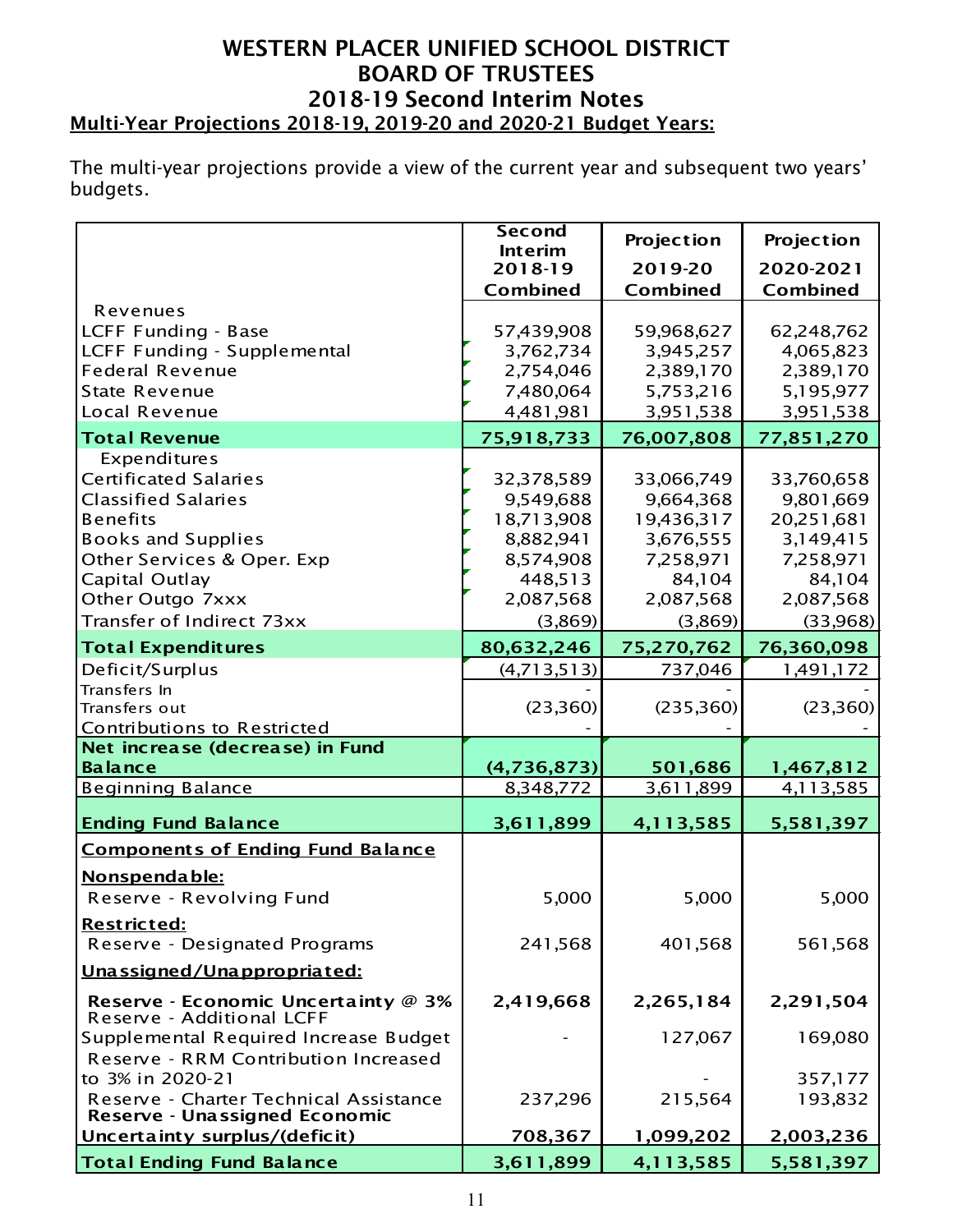#### Multi-Year Projections 2018-19, 2019-20 and 2020-21 Budget Years:

The multi-year projections provide a view of the current year and subsequent two years' budgets. The multi-year projections are built on assumptions provided by PCOE Common Message, School Services of California, the 2018-19 State adopted budget, the State Dept. of Finance (DOF), FCMAT LCFF Calculator, federal funding projections and district trends and data.

Included in the multi-year budget is the transfer of \$212,000 to Fund 17 in the 2019-20 fiscal year. This represents the final payment of a total of \$712,000 in Wetlands Reserve funds borrowed from Fund 17 in previous years.

#### Local Control Funding Formula

The Governor's 2018-19 Proposed State budget includes full implementation of LCFF funding, two years earlier than the original program of implementation date. This increase provides approximately \$1 million of additional LCFF base funding for the district.

#### CalSTRS and CalPERS Employer Contributions

STRS employer rates increased to 16.28% in 2018-19, up from 14.43% in 2017-18, while CalPERS increased to 18.062% in 2018-19 from 15.53% in 2017-18. No specific state funds are provided for these statutory pension cost increases. CalPERS is not subject to state law and the CalPERS Board can change rates as needed.

Adopted/projected CalPERS rates are as follows:

|                            | <b>PERS Projected</b>                                   |       |       |       |       |       |       |  |  |
|----------------------------|---------------------------------------------------------|-------|-------|-------|-------|-------|-------|--|--|
| <b>Fiscal Year</b>         | 2018-19 2019-20 2020-21 2021-22 2022-23 2023-24 2024-25 |       |       |       |       |       |       |  |  |
| Employer Rate   $18.062\%$ |                                                         | 20.7% | 23.4% | 24.5% | 25.0% | 25.5% | 25.7% |  |  |

Under current law, once the legislated rates are achieved, CalSTRS will have the authority to marginally increase or decrease the employer contribution rate. Statutory CalSTRS rates through 2021-22 are below:

| <b>Fiscal Year</b>        |           | 2018-19 2019-20 | 2020-21 2021-22 |       |
|---------------------------|-----------|-----------------|-----------------|-------|
| <b>STRS Employer Rate</b> | $16.28\%$ | 17.1%           | 18.1%           | 18.6% |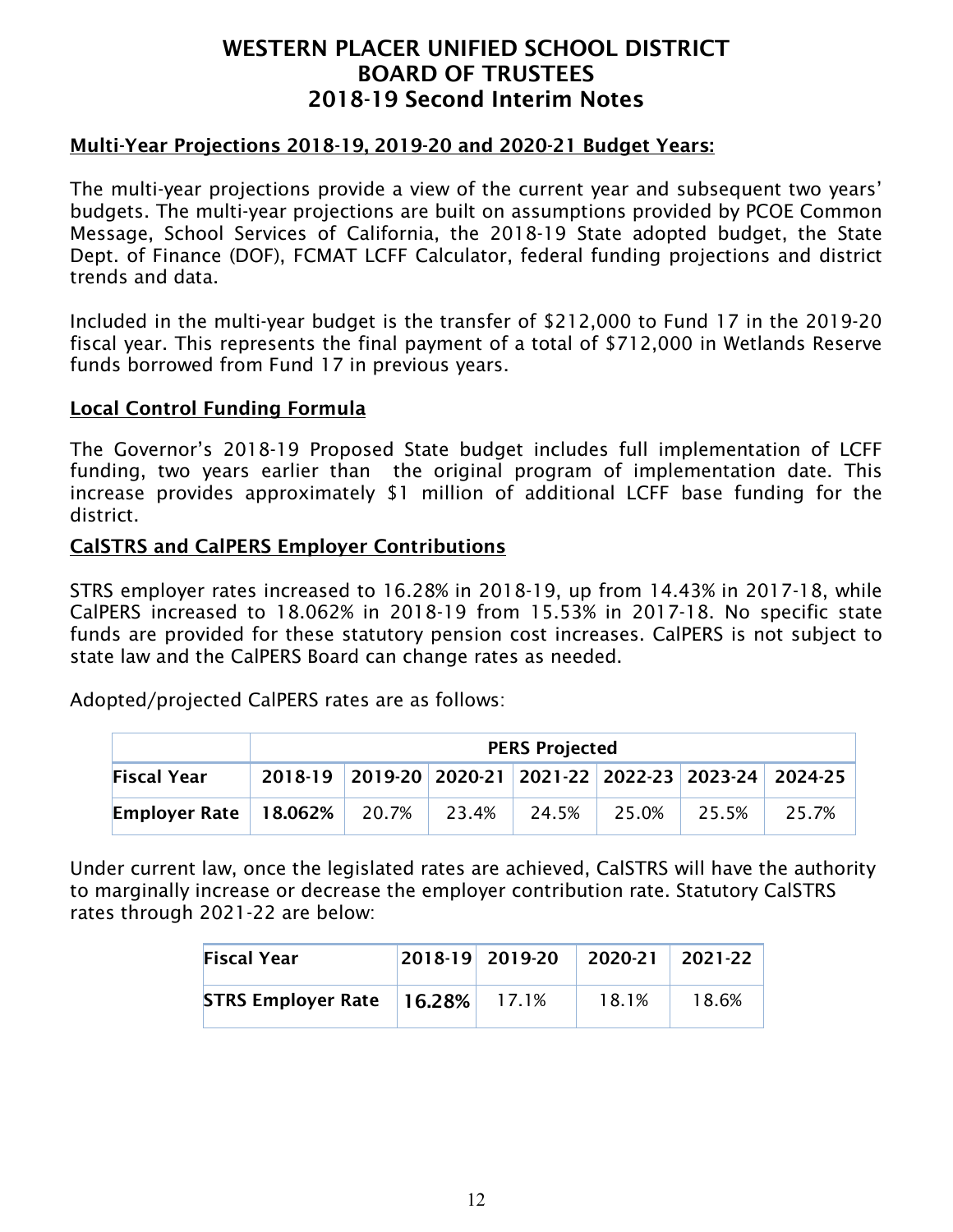The CalSTRS and CalPERS additional costs associated with the employer rates increase over the next three years including the cumulative costs since the rates increased are as follows:

|                                           | 2018-19   |    | 2019-20   |   | 2020-2021 |
|-------------------------------------------|-----------|----|-----------|---|-----------|
| <b>STRS Additional Costs Per Year</b>     | 543,111   | -S | 244,823   | S | 303,640   |
| <b>PERS Additional Costs Per Year</b>     | 208,836   |    | 220,712   |   | 229,062   |
| Total Per Year \$                         | 751,947   | S  | 465,535   |   | 532,702   |
|                                           |           |    |           |   |           |
| <b>STRS Additional Costs - Cumulative</b> | 5,182,166 |    | 5,426,989 |   | 5,730,629 |
| <b>PERS Additional Costs - Cumulative</b> | 459,602   | -S | 680,314   |   | 909,376   |
| <b>Total Cumulative</b>                   | 5,641,768 |    | 6,107,303 |   | 6,640,005 |

#### Property Taxes

Property taxes revenues continue to show stabilization and moderate growth since 2013- 14. Property taxes in Placer County had fluctuated with a net decline for a number of years but we saw an increase of approximately 7.0% in 2016-17 and another 3.92% increase in 2017-18. Current projections indicate property taxes will increase by approximately 3.8% in 2018-19 based on current tax rolls, and a conservative 3% for the 2019-20 and 2020-21 fiscal years.

### Enrollment and ADA

For the 2017-18 school year, the District enrollment increased by 82 students, a 1.2% increase. With the exception of a one-year decline of 54 students in 2014-15, the District has experienced an average annual enrollment increase of approximately 1.0% over the past seven years. Average Daily Attendance rates (ADA) have ranged from a high of 96.2% in 2015-16 to a low of 95.5% in 2012-13 with an average ADA rate of 95.9% for the last five years.

Enrollment and attendance projections for the current 2018-19 budget year, First Interim and Second Interim, and the next two budget years are listed below:

|                                  | <b>18/19 First</b><br><b>Interim</b> | 18/19 Second<br><b>Interim</b> | 19/20<br><b>Projection</b> | 20/21<br><b>Projection</b> |
|----------------------------------|--------------------------------------|--------------------------------|----------------------------|----------------------------|
| <b>Enrollment</b>                | 7.030                                | 7,060                          | 7,100                      | 7,171                      |
|                                  |                                      |                                |                            |                            |
| <b>ADA Yield</b>                 | 95.8%                                | 95.4%                          | 95.8%                      | 95.8%                      |
| ADA                              | 6,753                                | 6,753                          | 6,821                      | 6,889                      |
| % Increase (Decrease) Enrollment | 1.0%                                 | 1.4%                           | 1.0%                       | 1.0%                       |
| # Increase (Decrease) Enrollment | 70                                   | 100                            | 40                         | 71                         |

With the delay of the expansion of John Adams Charter School, we saw a minimal loss of approximately 30 students at 2017-18 P-2 reporting. We will continue to assess the impact on enrollment as the charter adds grades to their charter school in the future.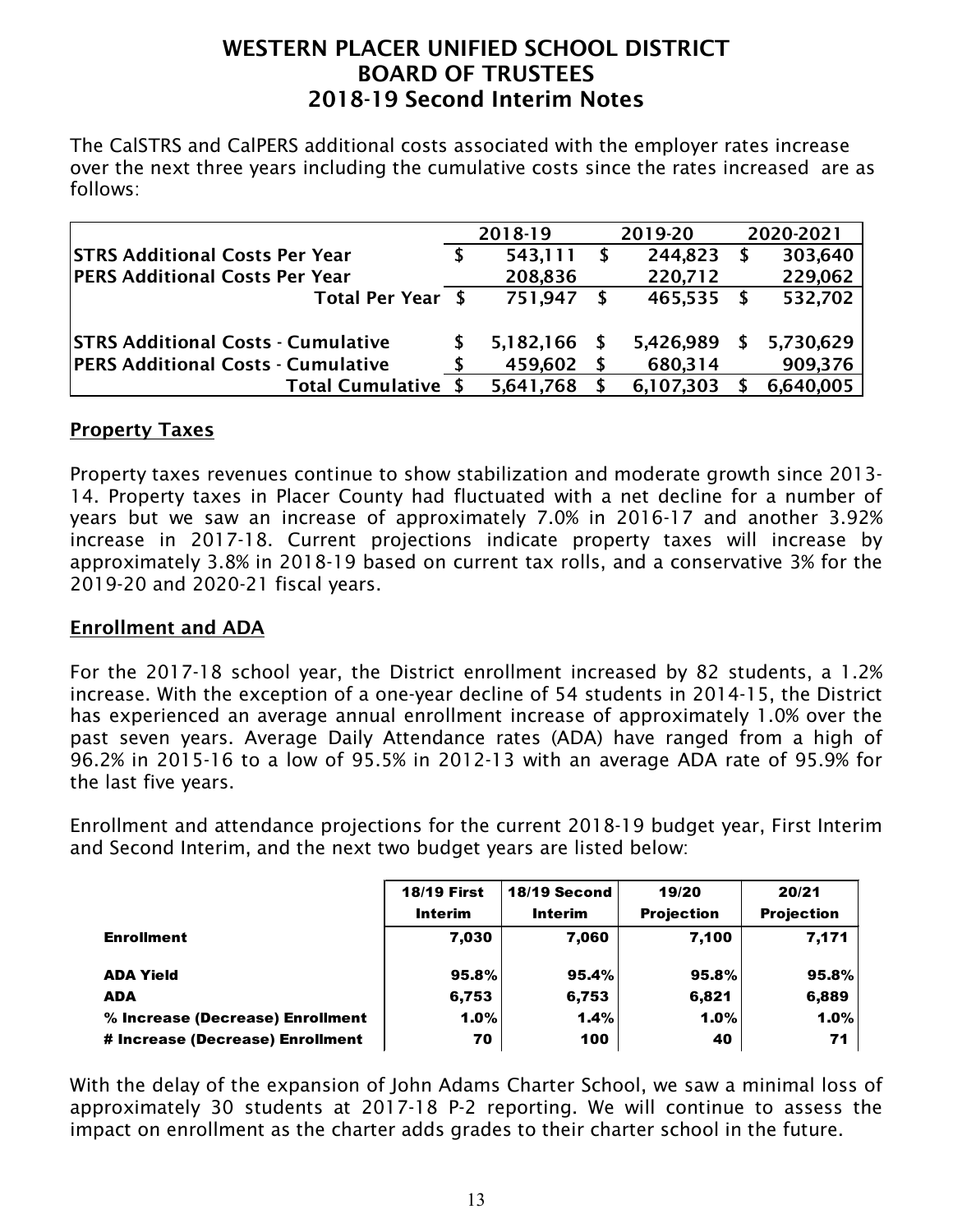The following chart shows ten years of historical and three years of projected enrollment data:



# Contributions to Restricted Programs

Some categorical programs require contributions from the district unrestricted funds as the funding received does not cover the expenditures for that specific program. A summary of the change in contributions from 2018-19 Second Interim Budget to 2018-19 Second Budget is presented below:

| <b>Contributions to Restricted Programs</b><br>2018-19 Second Interim and 2018-19 First Interim |          |          |                                        |                                       |              |                                                                                                |  |  |  |
|-------------------------------------------------------------------------------------------------|----------|----------|----------------------------------------|---------------------------------------|--------------|------------------------------------------------------------------------------------------------|--|--|--|
| Program                                                                                         | Resource |          | <b>Second</b><br><i><b>Interim</b></i> | <b>First</b><br><i><b>Interim</b></i> | Change       | Comments                                                                                       |  |  |  |
| Special Ed-Basic Grant<br>(PL94-142)                                                            | 3310     | $^\star$ | \$2,057,796                            | \$1,998,037                           | \$59,759     | Transfer in of resource 3320<br>revenues and expenses, increase of<br>\$100k in AB602 revenues |  |  |  |
| Spec Ed Pre-School                                                                              | 3315     |          | \$0                                    | \$0                                   | \$0          |                                                                                                |  |  |  |
| Special Ed Pre-School                                                                           | 3320     |          | \$0                                    | \$169,672                             | (\$169, 672) |                                                                                                |  |  |  |
| Special Education                                                                               | 6500     | $^\star$ | \$7,227,768                            | \$7,346,571                           | (\$118,803)  | \$80k increase in AB602 revenues,<br>\$40k decrease in NPS/NPA budget                          |  |  |  |
| Maintenance                                                                                     | 8150     |          | \$1,877,987                            | \$1,877,987                           | \$0          |                                                                                                |  |  |  |
| Total Contribution to Restricted Programs                                                       |          |          | \$11,163,551                           | \$11,392,267                          | (\$228,716)  |                                                                                                |  |  |  |
| Total Special Ed Contribution                                                                   |          |          | 9,285,564                              | \$9,514,280                           | (\$228,716)  |                                                                                                |  |  |  |

#### 14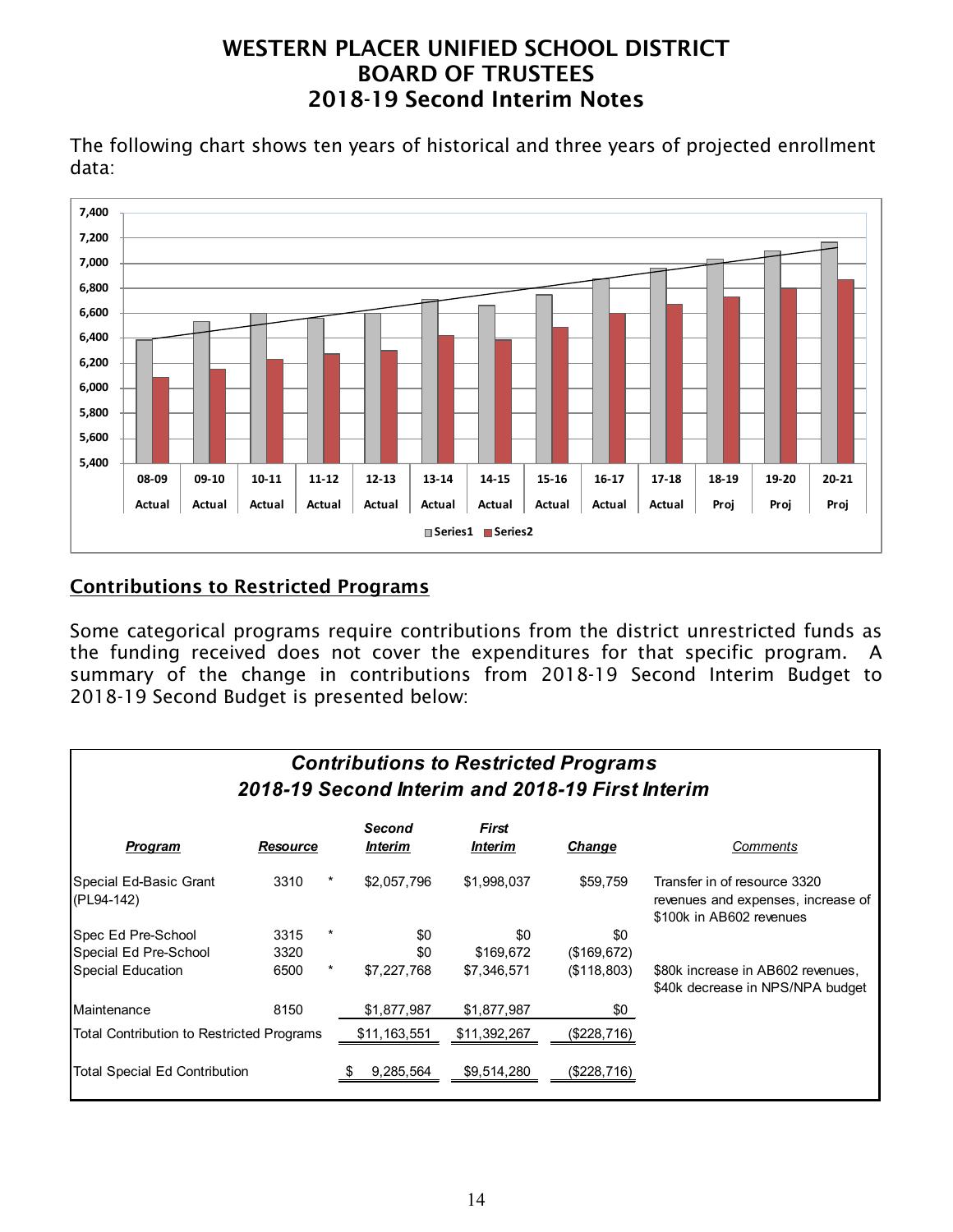### Cash

As a significant portion of our State funding is from property taxes and those payments are apportioned by the State only three times a year, the District must use short-term TRANS (Tax Revenue Anticipation Notes) borrowing to provide General Fund cash flow support during the remaining nine non-apportionment months.

In 2018-19, the District is using a \$14.5 million TRANS borrowing to provide cash flow support from October through June. Without a TRANS issuance, we historically experience a negative General Fund cash balance for the two to three months preceding our property tax payments each year in December. This is typical of districts that rely on property taxes to backfill LCFF funding. The District plans to continue to participate in TRANS borrowing for any fiscal years where the District General Fund is dependent upon cash flow needs.

The chart below shows the actual and projected cashflow balance by month for the current 2018-19 fiscal year and projected 2019-20 fiscal years assuming a TRANS for both years.